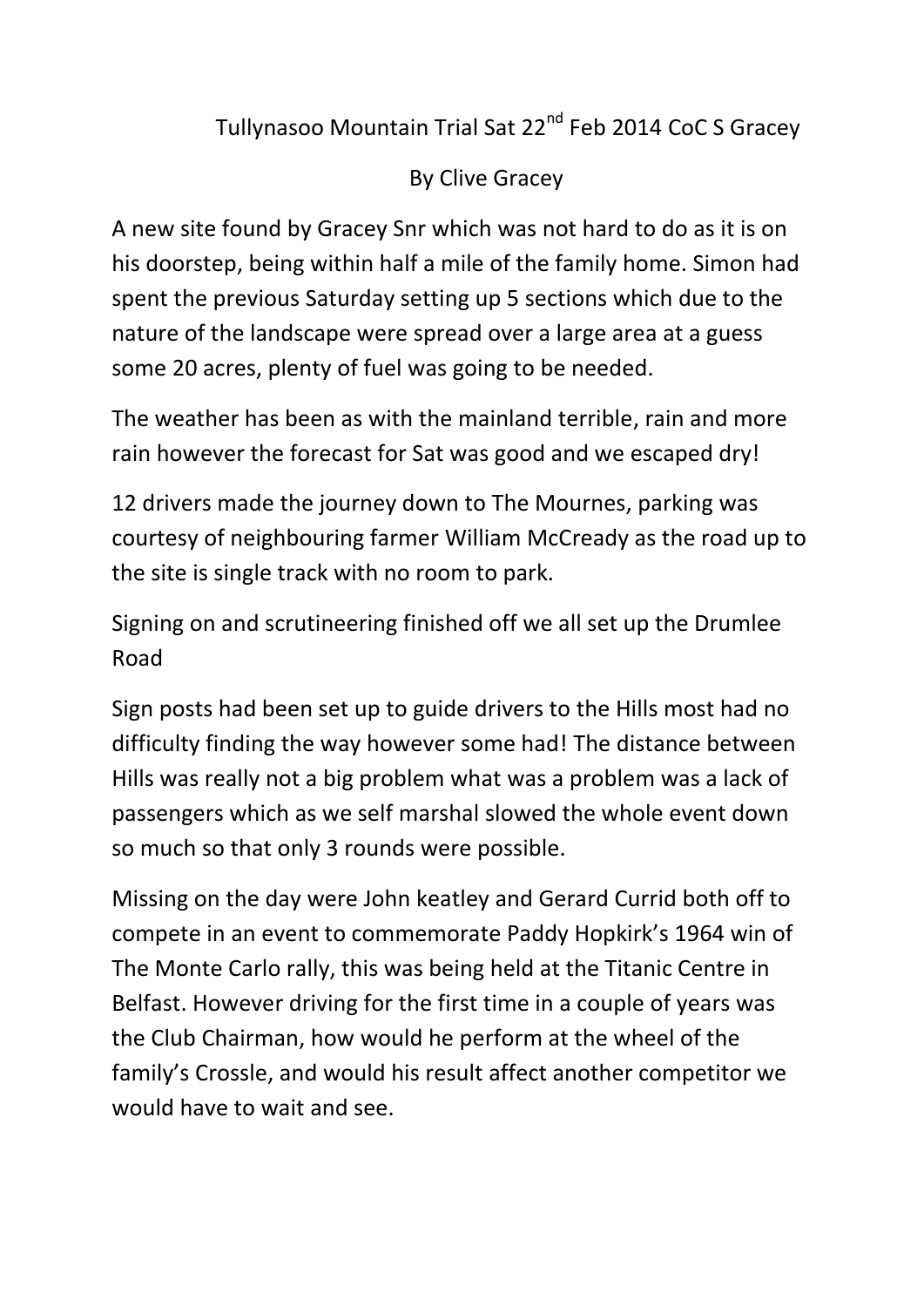At the end of lap 1 scores were low, Andrew McKinney and Uncle Mervyn were on 1 lost, John McKinney and Brian Edgar driving his new Hamilton shared 3's with Gracey Snr.In Class B Geoff McKay was leading on 16.Where was current Class A Champion Trevor Aston well he was on 6 ahead of his Thursday Club Chairman who had lost 10. It pays to walk the Hill before making a climb and it's no good blaming your passenger when you go the wrong way-that 10 should have been a 1!

Harry Barr broke his steering, however Brian Edgar had a replacement part in his van which Harry got, fitted and rejoined the fray. This was the only mechanical difficulty encountered during the event.

Lap 2 and John McKinney had the bit between his teeth for 1 lost and a total of 4 to father Mervyns 5, Brian Edgar was on 7 as was Andrew McKinney and Chairman Gracey shared 8's with Champion Aston.

What about the Hills well Hill 1 ended in a very wet climb only cleaned once by the best drivers and that on the first lap. Hill 2 cleaned all day by the top men however the Chairman turned to early at the 6 marker and ran it down, 'not used to the Crossle lock'' was the excuse, Car number 3 just went the wrong way and blaming Reece Armstrong simply will not do. Hill 3 a nice trickle which if done correctly got you a clear, Gracey Snr made the error of trickling too slowly on his first attempt and lifted a 2, he did not repeat this mistake. Hill 4 had a difficult start at least it had on round's 2 and 3 followed be a tight middle section and a very difficult finish this climb was only cleaned on lap 1 by Brian Edgar, by round 2 John McKinney had got it as did Andrew McKinney on the final lap. Hill 5 a tight start and a steep climb to the finish, slow careful  $1<sup>st</sup>$  gear stuff any attempt at blasting ended in tears.